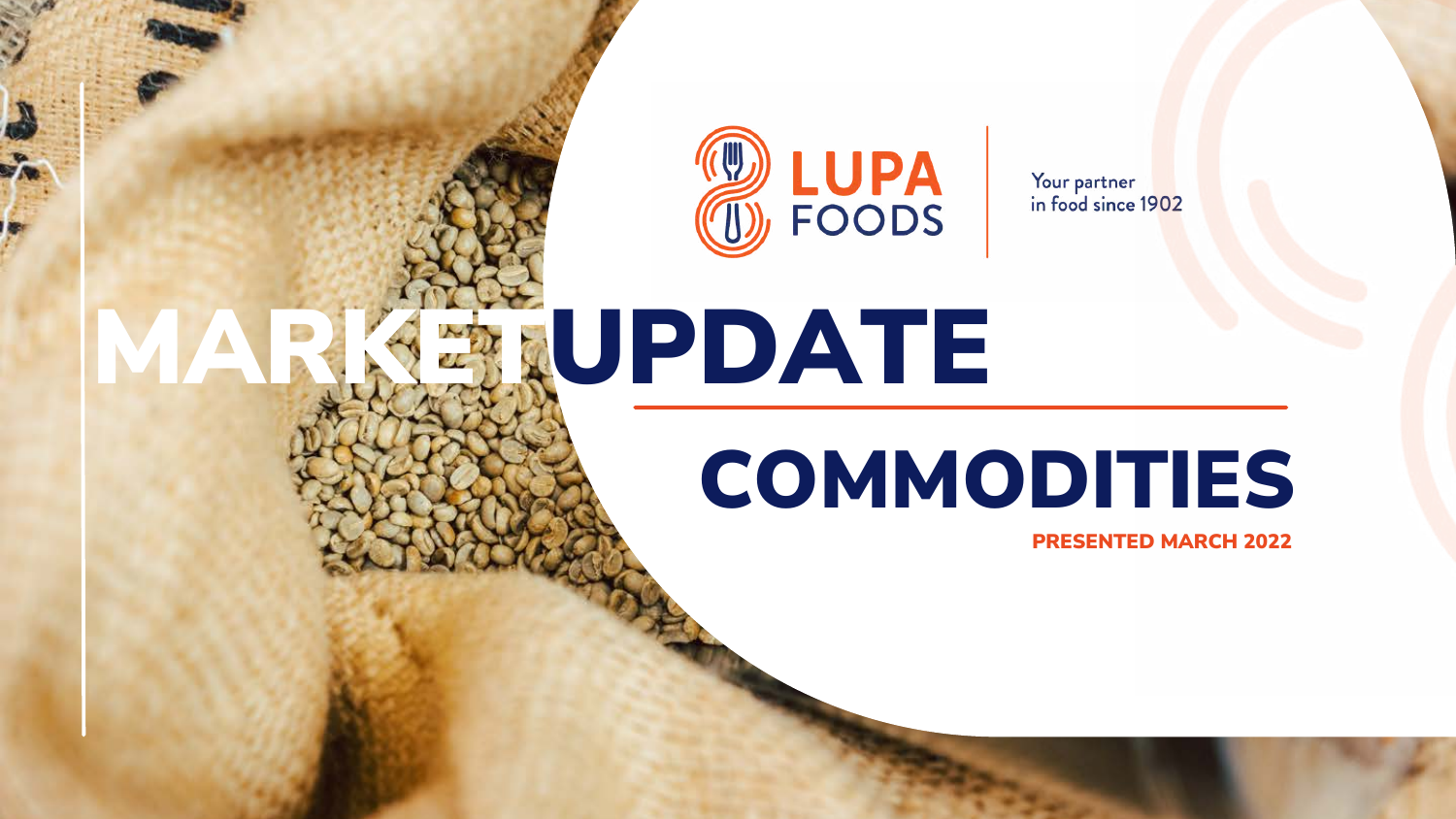## YOUR PARTNER IN FOOD SINCE 1902

**Lupa Foods is a UK based full-service B2B partner to the food industry.**

**With a global and domestic sourcing footprint, we provide a selection of more than 600 bespoke and commodity products, combined with services that include NPD, technical, procurement, logistics and business.**

**Innovation and a customer centric approach is at the forefront of everything we do, and our 120 years' experience the foundation we build our customers' success on.**







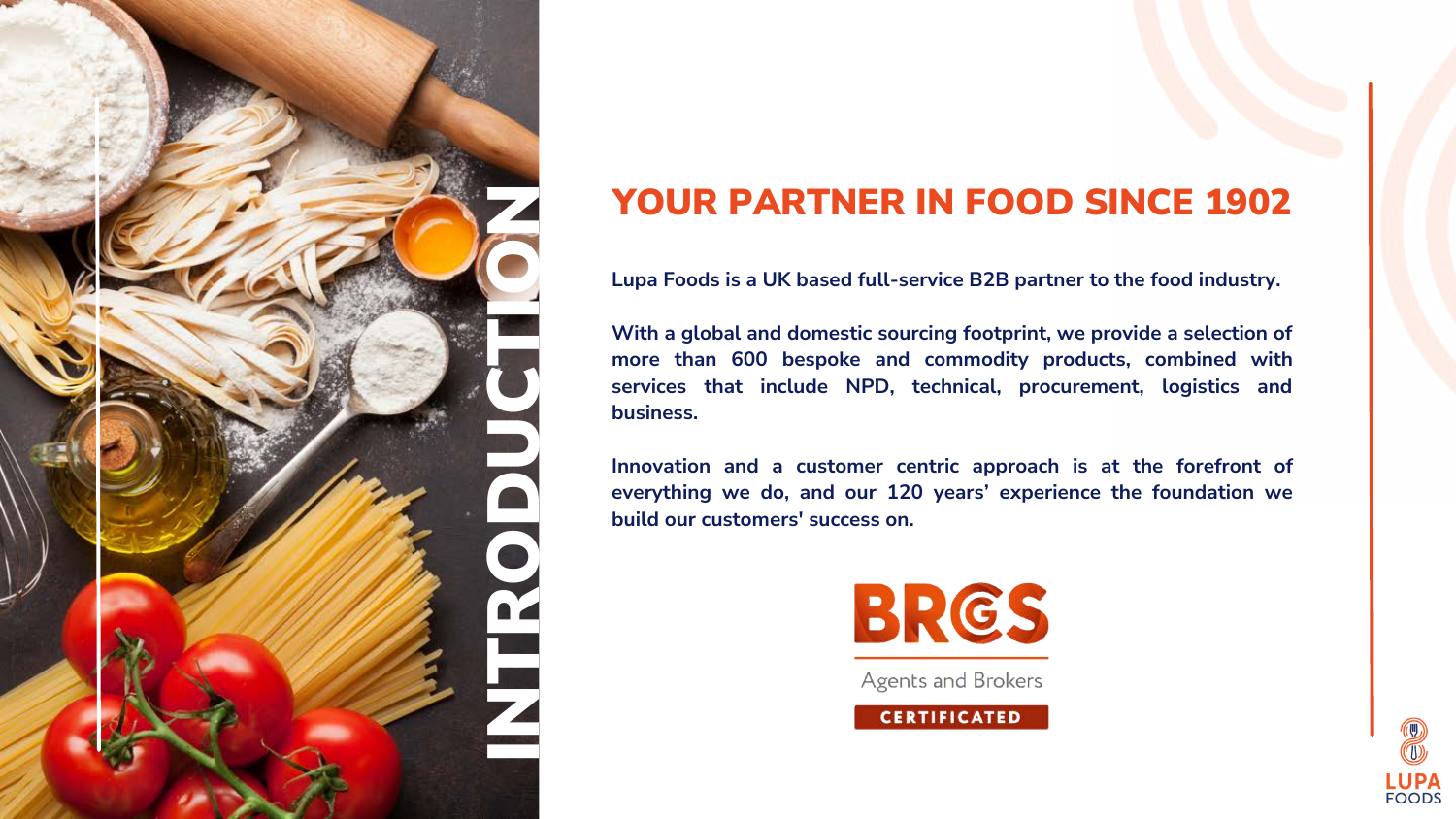

**As we came into 2022, coming off the back of COVID-19, we were already seeing significant cost challenges, with global supply issues driving significant inflation.**



**Unfortunately, the conflict in Ukraine has led to a further unprecedented surge in the costs of ingredients, packaging, transportation and energy, which are significant parts of our business.**



**The rising tension in the Black Sea region adds to the risks faced by global food markets, which are already struggling with high prices; supply-chain disruptions; and a bumpy recovery from the COVID-19 pandemic.**



**The area planted in Ukraine will suffer a drastic reduction due to the on-going conflict. Analysts further point out that due to the partial suspension of trading with Russia there will be additional price challenges.**



**The 2022/23 scenario is also at risk, because the next agricultural year will start with low initial stocks at a global level.**

| 11/13          | 5.00                          | 107.11             | 2.07     | 0.11            | 0.11        | 0.26              | 0.87               | Greece<br>Ireland      |
|----------------|-------------------------------|--------------------|----------|-----------------|-------------|-------------------|--------------------|------------------------|
| 11/19          | 4.00                          | 105.60             | 3.24     | 0.04            | 0.12        | 0.20              | 0.17               | Italy.                 |
| 09/12          | 4.25                          | 103.45             | 1.64     | 0.14            | 0.04        | 0.04              | 0.74               | Japan                  |
| 04/20          | 3.38                          | 99.62              | 3.43     | 0.02            | 0.08        | 0.17              | 0.27               |                        |
| 1/13           | 3.75                          | 103.25             | 1.77     | 0.09            | 0.06        | 0.11              | 108                |                        |
| 2/16           | 2.25                          | 97.32              | 285      | 0.07            | 012         | 0.11              | 0.85               | во                     |
| 04/21          | 3.75                          | 101.34             | 3.59     | 0.01            | 0.09        | 0.13              | 0.36               |                        |
| 1/41           | 4.50                          | 106.15             | 4.14     | 0.02            | 0.06        | 0.07              |                    |                        |
| 03/13          | 150                           | 99.52              | 177      | 0.10            | 0.05        | 0.06              |                    | 25% 28                 |
| 1/16           | 2.75                          | 100.80             | 2.57     | 0.09            | 0.12        | 0.11              |                    |                        |
| 07/21          | 3.25                          | 100.23             | 3.22     | 0.04            | 0.08        | 0.15              |                    |                        |
| 7/40           | 4.75                          | 117.72             | 3.74     | 0.00            | 0.07        |                   |                    |                        |
| 05/14          | 4.50                          | 60.51              | 24.43    | 0.48            | 0.59        |                   |                    | Representative sto     |
| 06/20          | 6.25                          | 55.49              | 16.76    | 0.33            | 0.60        |                   |                    | * Diff between cor     |
| /16            | 4.60                          | 75.09              | 11 48    | 0.54            | 0.44        |                   |                    | convention, for UK     |
| 10/20          | 5.00                          | 68<br>38           | 10 41    | 0.18            | 0:34        |                   |                    |                        |
|                | 2.00                          | 98.15              | 2.95     | 0.05            |             |                   | 30.8               | <b>MMOD</b>            |
| 0.1716         | 3.75                          | 99.21              | 3.97     | 0.00            |             |                   |                    |                        |
| 21             | 3.75                          | 93.01              | 4.70     | D.00            |             | .02               |                    |                        |
| 40             | <b>SUDO</b>                   | 93.05              | 6.66     | 0.01            |             |                   |                    |                        |
| 05/13          | 0.20                          | 100 01             | 0.20     |                 |             | 0.01              |                    |                        |
| 16             | 0.60                          | 100 19             | 0.46     |                 |             | 0.09              |                    | <b>COMMO</b>           |
|                | <b>PRO</b>                    | 100 86             | 1.20     |                 |             |                   |                    |                        |
|                | 2.00                          | 99.62              | 2.03     |                 |             | $-0.03$           | Ener ty            |                        |
|                | 25                            | 104.93             | 192      | 0.09            |             | 1.27              |                    |                        |
|                | 25                            | 97 89              | 3.50     | 0.05            |             |                   |                    | WTI Crude Oil +        |
|                | 6.50                          | $20 - 40$<br>43.31 | 1.76     | 0.10            | £3          | 0.35              |                    | <b>Brent Crude Oil</b> |
|                | 6.00                          | 43                 | 30<br>s. | 0.18            |             | $-0.70$           |                    | <b>RBOB</b> Gasoline   |
|                | 5.00                          | 72<br>10.7         | 2.93     | <b>DD6</b>      |             |                   |                    |                        |
|                | 75                            | 28                 | 8.6      | 0.01            | <b>ISLA</b> | 0.67              |                    | Heating Oil +          |
|                | 4.5                           | 58                 | 4.5      | 0.15            | o.          | 7.11              |                    | Natural Gas t          |
|                | 黒馬                            | 私生活の               | 73       | 0.11            |             | 12                |                    | Ethanol +              |
|                | 30                            | <b>SE 20</b>       | 1.0%     | <b>Children</b> |             |                   |                    | Uranium                |
| $4 - 23$       | 5.50                          | <b>EXPRESSED</b>   |          | <b>DI LIFO</b>  | 2. J.M      | 96                |                    | Carbon Emissi          |
| 75.14          | 6.75                          | 133.46             | 2.71     | <b>CITILE</b>   | 011         | $\circ$           |                    | Die sel (French)       |
| 2 29           | 5.00                          | 114.67             | 钮        | 0.01            | 造造形         |                   |                    | Un eaded (95F          |
| $2 - 23$       | 6,042                         | 75<br><b>SOME</b>  |          | 生物              | 空形者         |                   |                    |                        |
| 6/21           | $\mathcal{U} = \mathcal{K}_0$ | 89.23              |          | $4 - 20$        | 6.83        | w                 |                    | Bake Metals (+ I       |
| 5/32           | 1.111                         | 113.4.1            |          | $= 10$          | 0.31        | 45.375            |                    | Aluminium              |
| <b>TR</b>      | $4 - 776$                     | 133.0%             |          | 10.84           | 市道市         | 中国子               |                    | <b>uminium All</b>     |
|                | 6.79                          |                    | 28       | 中国土             | 所以          | 6.33              | 47                 |                        |
|                | 25                            |                    | 28<br>×  | 15, 275         | 49.838.     | 41.33.            | 33                 |                        |
|                | ×                             |                    | 11, 118  | 11.152          | 49.034      | 市主                | x                  |                        |
|                |                               | ъı                 | 正案系      | 15. DK          | 新 紀光        | 6.94              | 45.741             |                        |
|                |                               | 81                 | 3.37     | 10, 278         | 49, 200     | (11, 276)         | 第一条と               | <b>Built Lucesse</b>   |
|                |                               | 4.4                | 4.14     | 8.39            | 41.948      | 4.35              |                    | <b>Trajectors</b>      |
|                |                               |                    |          |                 |             |                   | 11.99              | <b>SEARCH TERRITO</b>  |
|                |                               |                    |          |                 |             |                   | <b>Mary Villar</b> |                        |
|                |                               |                    |          |                 |             | TIME ANDRALIS AVE |                    | <b>Rushin Tird</b>     |
|                |                               |                    |          |                 |             |                   |                    | <b>College College</b> |
|                |                               |                    |          |                 |             |                   |                    | <b>History Court</b>   |
|                |                               |                    |          |                 |             |                   |                    |                        |
| <b>IDICES</b>  |                               |                    |          |                 |             |                   |                    |                        |
|                |                               |                    |          |                 |             |                   |                    | $\circledR$            |
|                |                               |                    |          |                 |             |                   | <b>Company</b>     |                        |
| <b>Aug. 11</b> |                               |                    |          |                 |             |                   |                    | $\textcircled{1}$      |
| 成文体图           | <b>EVA: PO</b>                | 6.05               |          | 31, 910         | 2.4%        | $1 - 194$         | 8.88               |                        |
| $-73.1$        | <b>U.Bak. B U.</b>            | 8.88               |          | 4. 94           | 1.59        | 91, 617           | 38                 | <b>LUPA</b><br>FOODS   |
|                |                               |                    |          |                 |             |                   |                    |                        |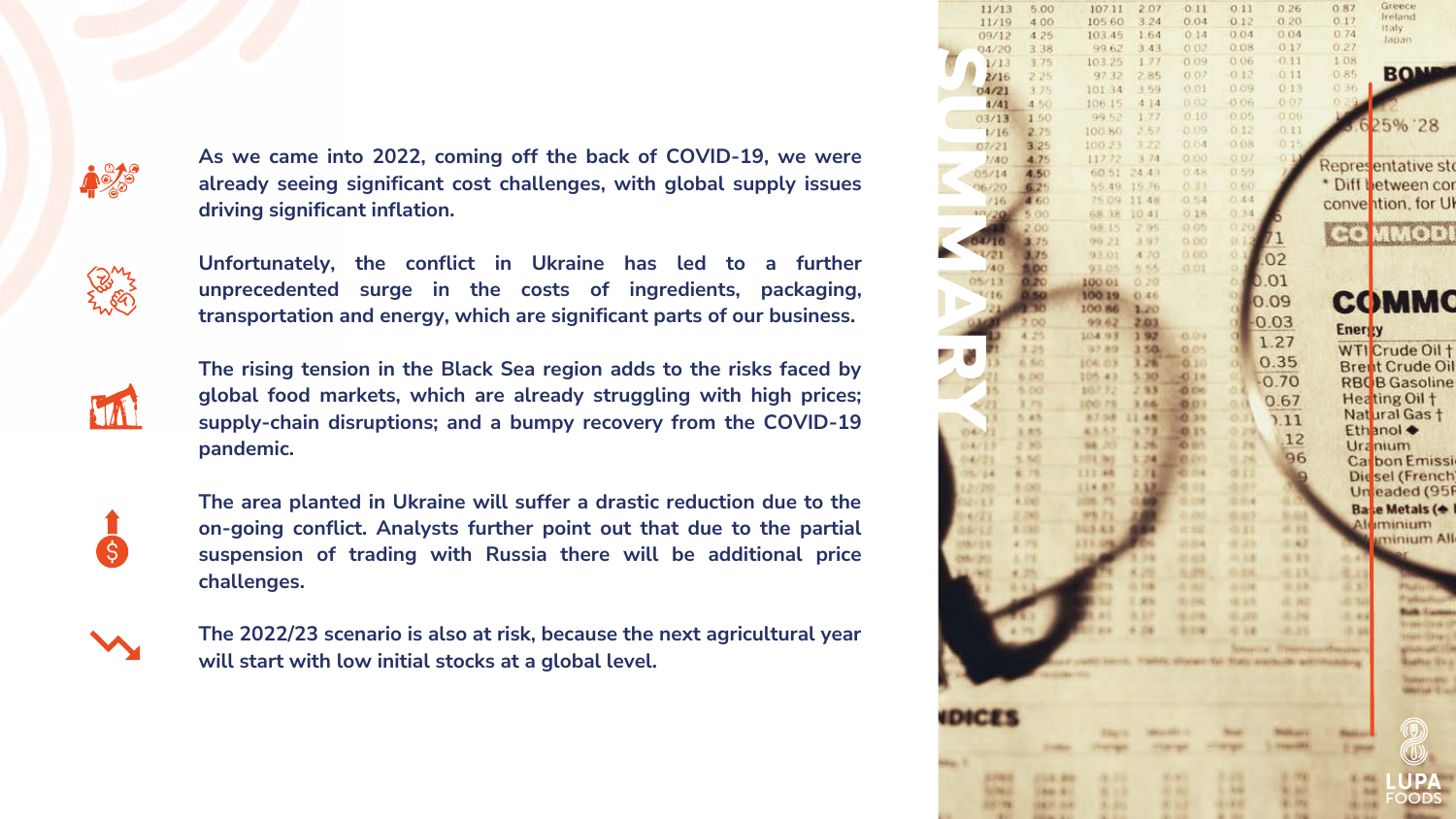## I COMMODITIES OVERVIEW UPDATE

| <b>Category</b>         | <b>Country</b> | <b>Commodity Description</b>                           | Price /<br><b>UOM</b> | Sep 21 YTD<br><b>Average</b> | <b>Mar-22</b> | Sept 21 vs.<br><b>Mar 22 Variation</b> |
|-------------------------|----------------|--------------------------------------------------------|-----------------------|------------------------------|---------------|----------------------------------------|
| <b>Wheat Flour</b>      | <b>UK</b>      | Wheat, Feed, Liffe (ICEEU, 1st position continuous)    | E/t                   | 200                          | 312           | 56.0%                                  |
| <b>Wheat Flour</b>      | <b>EU</b>      | Matif (France nearby milling wheat future)             | E/t                   | 196                          | 405           | 106.6%                                 |
| <b>Corn / Masa</b>      | <b>EU</b>      | <b>Corn (Matif, 1st position continuous)</b>           | E/t                   | 230                          | 344           | 49.5%                                  |
| <b>Edible Oil</b>       | <b>EU</b>      | Netherlands Palmoil RBD MY CIF RDM (Commodity3, Spot)  | E/t                   | 856                          | 1693          | 98.7%                                  |
| <b>Edible Oil</b>       | <b>EU</b>      | <b>Rapeseed Oil Rotterdam</b>                          | E/t                   | 1183                         | 1582          | 33.7%                                  |
| <b>Edible Oil</b>       | <b>EU</b>      | Rapeseed (Matif, 1st position continuous)              | E/t                   | 549                          | 825           | 50.3%                                  |
| <b>Edible Oil</b>       | <b>EU</b>      | Ukraine Sunoil Ref. UA FOB Ukraine (Commodity3, Spot)  | E/t                   | 839                          | 1015          | 20.9%                                  |
| <b>Energy / General</b> | <b>EU</b>      | Brent Crude Oil (ICEEU, 1st position continuous)       | <b>GBP/BBL</b>        | 51                           | 89            | 74.5%                                  |
| <b>Energy / General</b> | <b>EU</b>      | <b>Natural Gas TTF Day-ahead</b>                       | <b>GBP/MMBtu</b>      | 77                           | 190           | 146.8%                                 |
| <b>Energy / General</b> | <b>EU</b>      | <b>Container Rates (CCFI, Index)</b>                   | <b>GBP Index</b>      | 3519                         | 5528          | 57%                                    |
| <b>Film</b>             | <b>EU</b>      | UK LLDPE General Purpose (Polymerupdate, Spot)         | E/t                   | 1568                         | 1605          | 2.3%                                   |
| <b>Film</b>             | <b>EU</b>      | PET (PT, Spot)                                         | E/t                   | 1023                         | 1615          | 57.8%                                  |
| <b>Film</b>             | <b>EU</b>      | UK Copolymer-Grade Polypropylene (Polymerupdate, Spot) | E/t                   | 1560                         | 1843          | 18.1%                                  |
| <b>Film</b>             | <b>EU</b>      | UK PP Injection (Polymerupdate, Spot)                  | E/t                   | 1510                         | 1570          | 3.9%                                   |
| <b>Corrugated</b>       | <b>EU</b>      | <b>Recycled Paper</b>                                  | EUR/t                 | 588                          | 655           | 11.4%                                  |

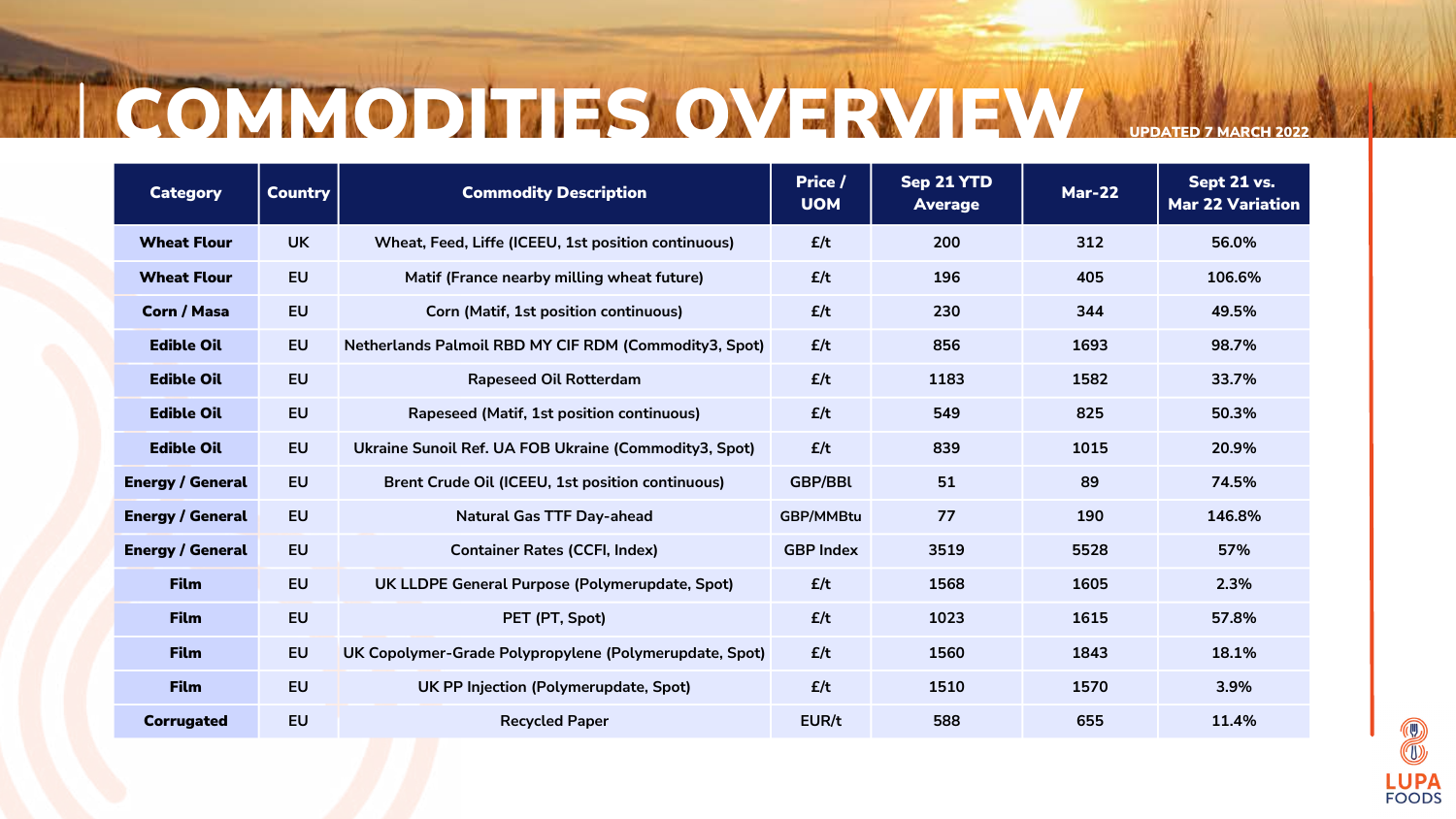# COMMODITY SPOTLIGHT





Palm Oil



12,000 10,000 8,000 6,000 4,000 09/04/2022 24/2027 2027

source: tradingeconomics.com



Drewry World Container Index - 17 Mar 22 (US\$/40ft)



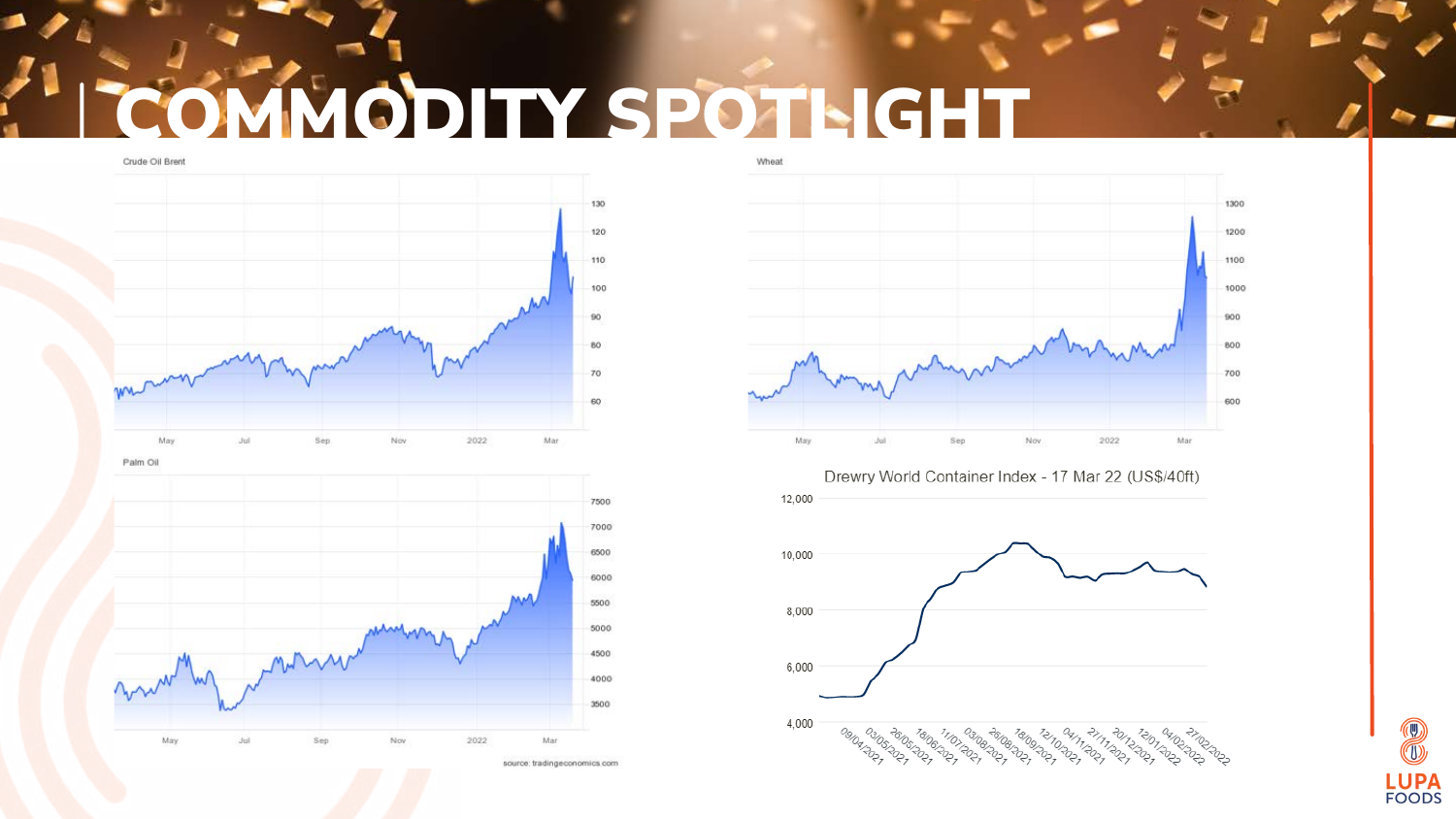## WHY LUPA FOODS?

We aim to be an essential partner to the food industry for quality ingredients.



**To be a leader in the development, supply and production of sustainable, high quality and innovative products. We earn the respect and loyalty of customers through consistency and product excellence, and by focusing on customer service.**

**We care for the environment, striving to continuously reduce our impact on the planet, ensuring a better future for all that calls it home.**